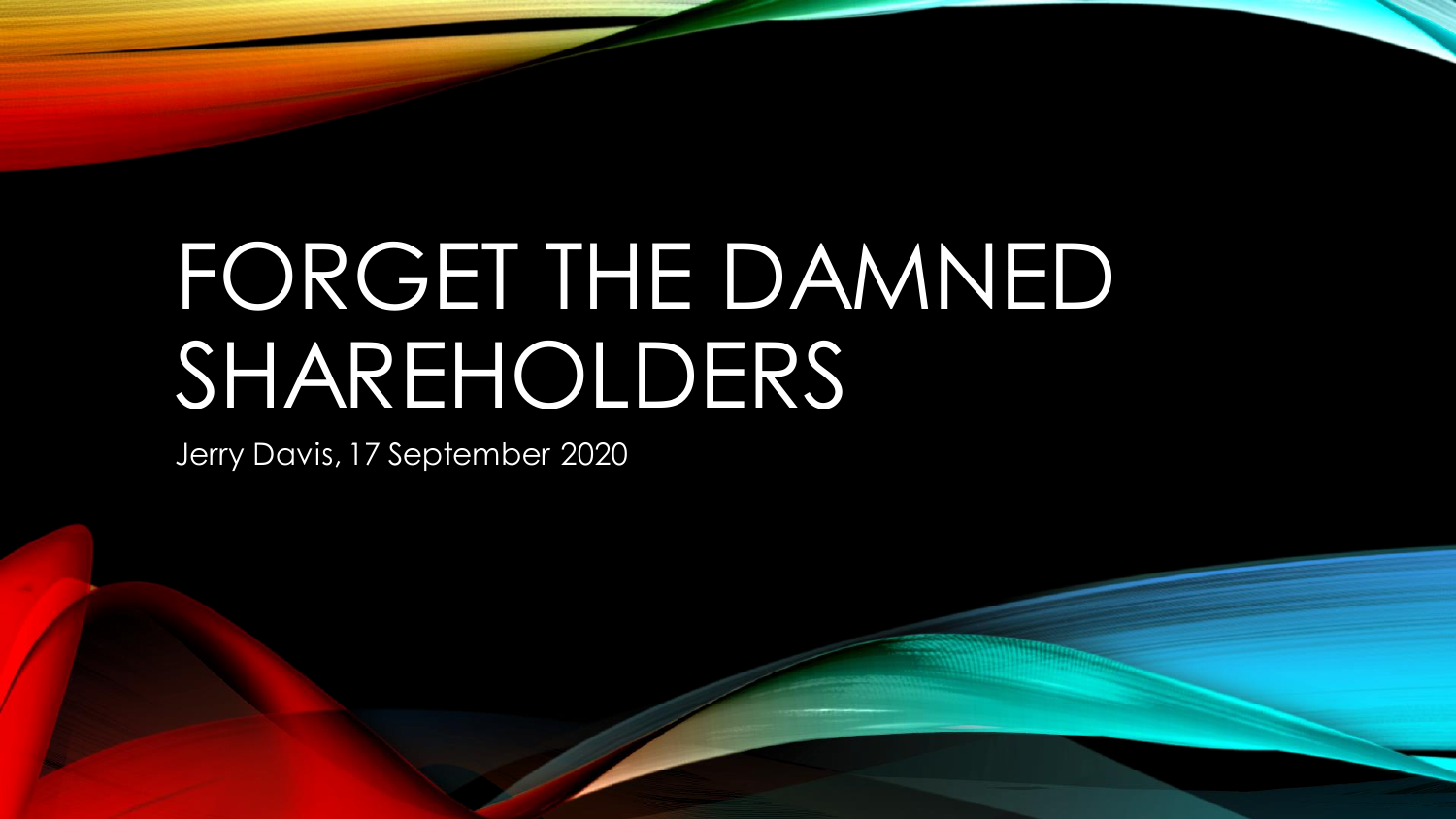PROFIT-ORIENTED CORPORATIONS ARE RESPONSIBLE FOR CREATING OR EXACERBATING NEARLY EVERY MAJOR SOCIETAL PATHOLOGY IN THE WEST TODAY

- Purdue Pharma and the opioid epidemic
- Big Sugar and the obesity epidemic
- Juul and the return of nico-teen addiction
- Big Tech and the collapse of happiness, truth, and democracy
- Big Oil and the collapse of human civilization
- If all economic activities yield atmospheric carbon dioxide that is unpriced ("externalities"), then species extinction is an unfortunate but inevitable externality of shareholder capitalism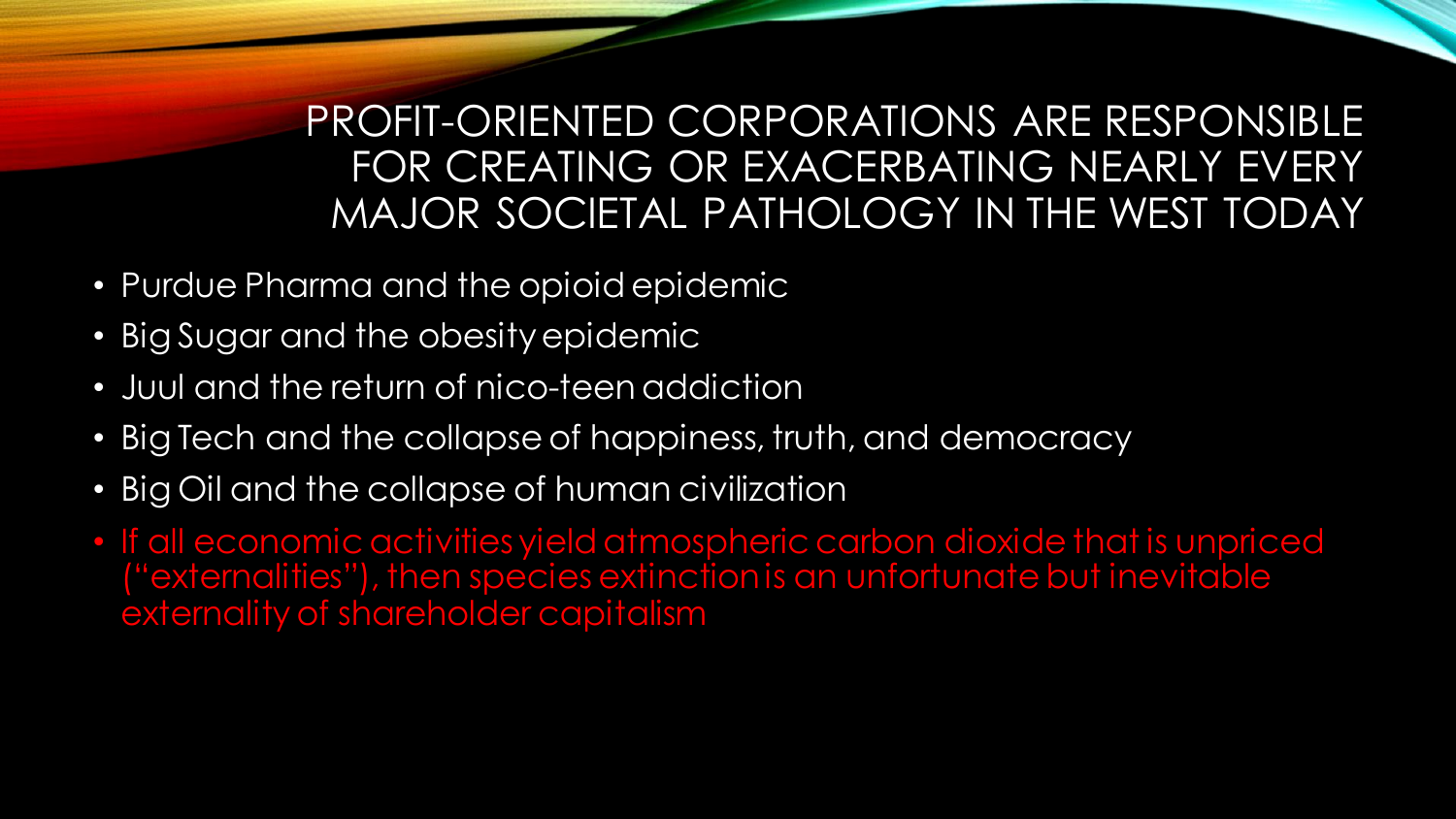## LISTED CORPORATIONS INEVITABLY PUT SHARE PRICE FIRST BECAUSE OF THE MANY, MANY MECHANISMS OF CORPORATE GOVERNANCE

- "Creating shareholder value" in practice means "increasing share price" (and is indifferent to shareholders per se)
- The US has evolved a vast matrix of institutions that force corporations to focus monomaniacally on share price:
	- Analysts
	- Hedge funds
	- State corporate law
	- Misguided boards
	- Share-based compensation
	- "Market for corporate control"
- Investors hate companies that create jobs, pay well, engage in CSR